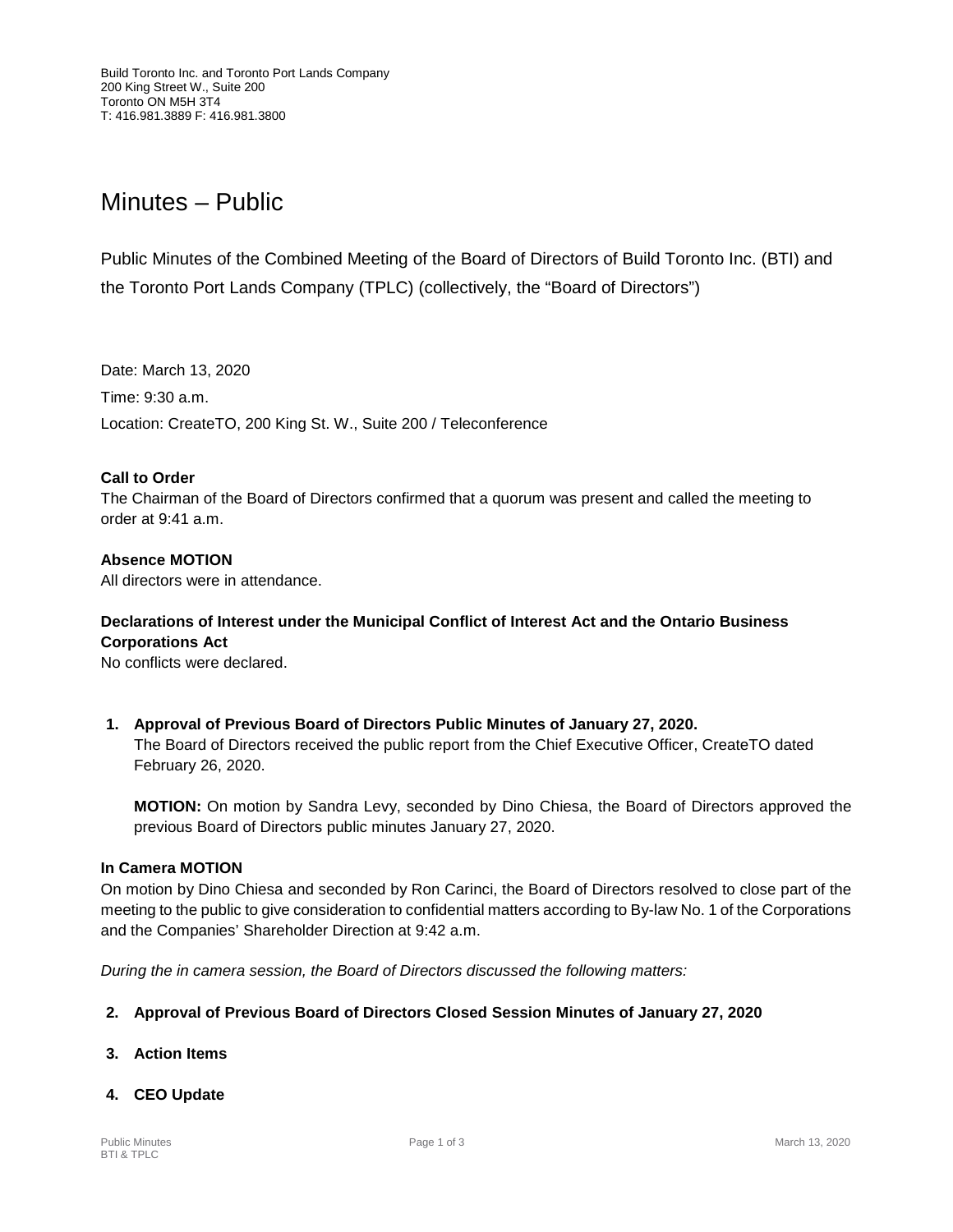## **5. Other Business**

## **Adjournment**

**MOTION:** On motion by Dino Chiesa and seconded by Ron Carinci, the Board of Directors resolved to adopt the recommendations from its closed session and direct that these matters remain confidential in accordance with By-law No. 1 of the Corporations and the Companies' Shareholder Direction. The Board of Directors resumed its public session at 10:03 a.m. and the meeting was adjourned at 10:03 a.m.

|                         | 9:41 to 9:41 a.m.<br><b>Public Session</b> | 9:41 to 10:03 a.m.<br><b>In-Camera Session</b> | 10:03 to 10:03 a.m.<br><b>Public Session</b> |
|-------------------------|--------------------------------------------|------------------------------------------------|----------------------------------------------|
| Dino Chiesa, Chair      |                                            | ✓                                              |                                              |
| Ron Carinci, Vice Chair |                                            | $\checkmark$                                   |                                              |
| Ana Bailão              |                                            | $\checkmark$                                   | $\checkmark$                                 |
| Jane Beatty             | $\checkmark$                               | ✓                                              | ✓                                            |
| Paula Fletcher          | $\checkmark$                               | ✓                                              | ✓                                            |
| <b>Dennis Fotinos</b>   | $\checkmark$                               | $\checkmark$                                   |                                              |
| Sandra Levy             |                                            | $\checkmark$                                   |                                              |
| Marcie Zajdeman         |                                            | ✓                                              |                                              |

#### **Attendance:**

 $\checkmark$  Members were present for some or all of the time indicated.

#### **Also Present** (at the invitation of the Board):

Ashmeed Ali, Director, Portfolio Strategy & Asset Management, CreateTO Carlo Bonanni, Vice President, Land & Development Planning, CreateTO Ryan Glenn, Vice President, Stakeholder Relations, CreateTO Vic Gupta, Senior Vice President, Strategic Development, CreateTO Jaspreet Hansra-Kulasingam, Chief Financial Officer, CreateTO Brian Johnston, CEO, CreateTO David Jollimore, Director, City-wide Real Estate Program – Corporate Services, City of Toronto Don Logie, Senior Vice President, Development, CreateTO Susan O'Neill, Director, Communications and Marketing, CreateTO Mary Ormond, Associate General Counsel, CreateTO Steven Trumper, Chief Legal Counsel and Corporate Secretary, CreateTO Michael Whelan, Vice President, Major Projects, CreateTO Recording Staff: Janice Paterson, Senior Executive Assistant & Board Liaison, CreateTO